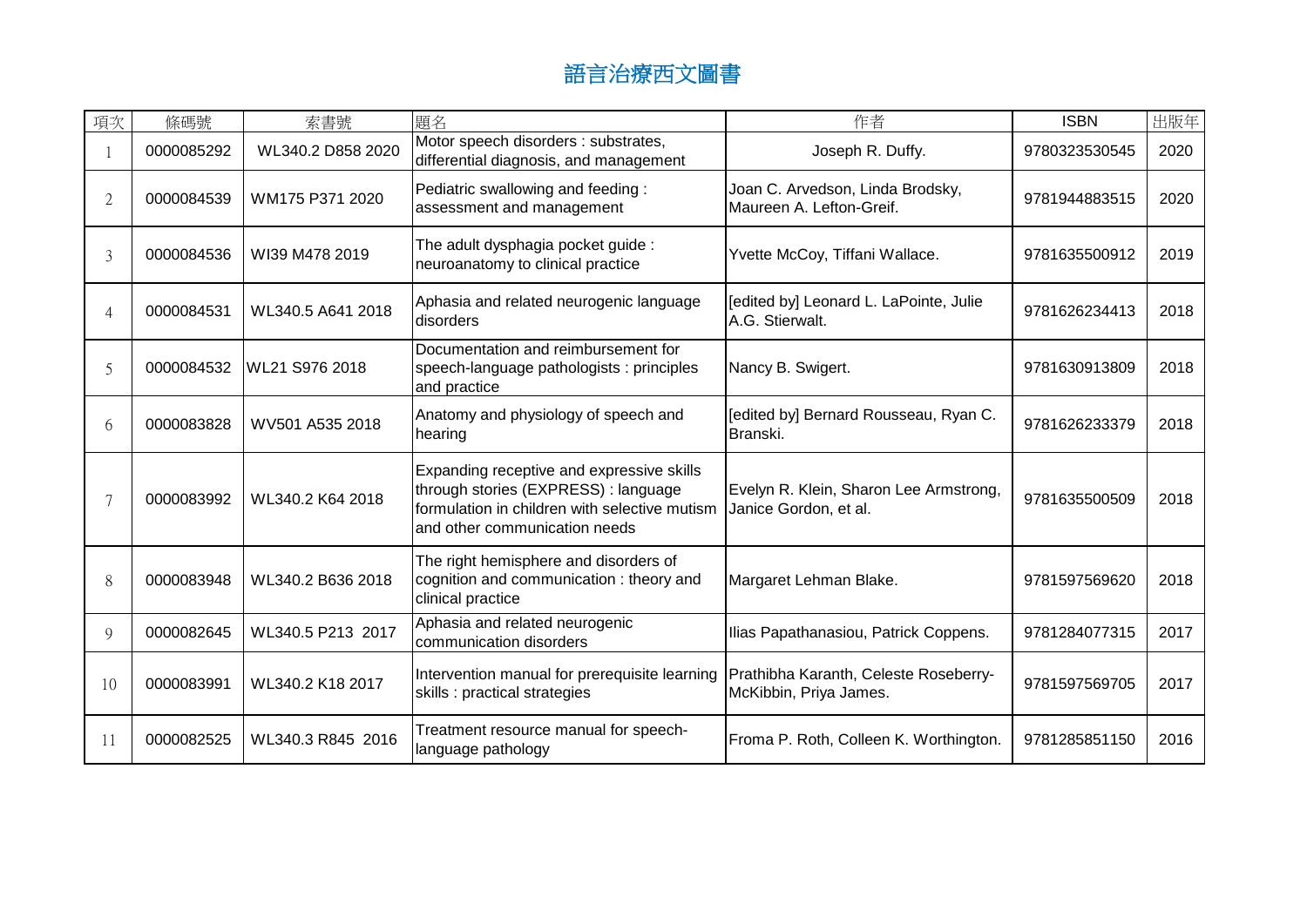| 項次 | 條碼號                      | 索書號               | 題名                                                                                                                   | 作者                                                                                                                                                                  | <b>ISBN</b>   | 出版年  |
|----|--------------------------|-------------------|----------------------------------------------------------------------------------------------------------------------|---------------------------------------------------------------------------------------------------------------------------------------------------------------------|---------------|------|
| 12 | 0000071028               | WL340.2 O97 2015  | Introduction to communication disorders: a<br>lifespan evidence-based perspective                                    | Robert E. Owens, Jr., College of St.<br>Rose, Kimberly A. Farinella, Northern<br>Arizona University, Dale Evan Metz,<br>State University of New York at<br>Geneseo. | 9780133352030 | 2015 |
| 13 | 0000082682               | WL340.5 B873 2015 | Introduction to neurogenic communication<br>disorders                                                                | Robert H. Brookshire, Malcolm R.<br>McNeil.                                                                                                                         | 9780323078672 | 2015 |
| 14 | 0000070620               | WV501 F368 2014   | Speech science : an integrated approach to<br>theory and clinical practice                                           | Carole T. Ferrand.                                                                                                                                                  | 9780132907118 | 2014 |
| 15 | 0000083009               | WV500 B66 2014    | The voice and voice therapy                                                                                          | Daniel R. Boone, McFarlane, Shelley L.<br>von Berg, Richard I. Zraick                                                                                               | 9780133007022 | 2014 |
| 16 | 0000070632               | WL340.5 P213 2013 | Aphasia and related neurogenic<br>communication disorders                                                            | Ilias Papathanasiou, Patrick Coppens,<br>Constantin Potagas.                                                                                                        | 9780763771003 | 2013 |
| 17 | 0000071027               | WL340.2 P324 2012 | Language disorders from infancy through<br>adolescence : listening, speaking, reading,<br>writing, and communicating | Rhea Paul, Courtenay Norbury.                                                                                                                                       | 9780323071840 | 2012 |
| 18 | 0000082919               | WL340.2 F853 2012 | Motor speech disorders : diagnosis and<br>treatment                                                                  | Donald B. Freed.                                                                                                                                                    | 9781111138271 | 2012 |
| 19 | 0000083818<br>0000083819 | WW105 L265 2012   | Visual attention in children: theories and<br>activities                                                             | Kenneth A. Lane.                                                                                                                                                    | 9781556429569 | 2012 |
| 20 | 0000065116               | WV500 A769 2009   | Clinical voice disorders                                                                                             | Arnold E. Aronson, Diane M. Bless.                                                                                                                                  | 9781588906625 | 2009 |
| 21 | 0000083403               | WL340.5 L287 2008 | Language intervention strategies in aphasia<br>and related neurogenic communication<br>disorders                     | editor, Roberta Chapey.                                                                                                                                             | 9780781769815 | 2008 |
| 22 | 0000070621               | WL340.2 T784 2006 | Treatment of language disorders in children                                                                          | edited by Rebecca J. McCauley and<br>Marc E. Fey.                                                                                                                   | 9781557666888 | 2006 |
| 23 | 0000082989               | WL340.2 M613 2004 | Survival guide for the beginning speech-<br>language clinician                                                       | Susan Moon Meyer.                                                                                                                                                   | 9780890799819 | 2004 |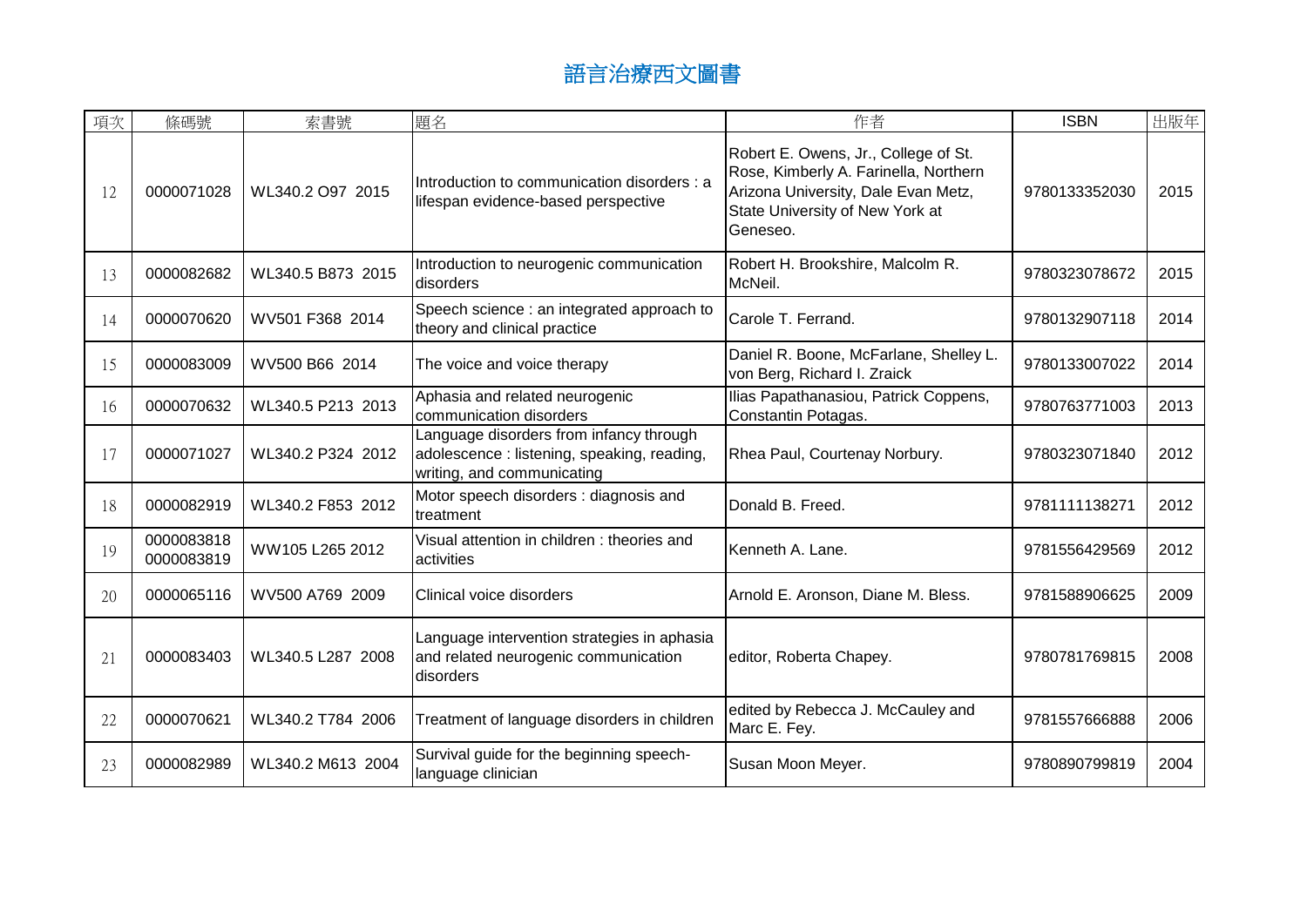| 項次 | 條碼號        | 索書號               | 題名                                                                                                       | 作者                                                                                                                                                                    | <b>ISBN</b> | 出版年  |
|----|------------|-------------------|----------------------------------------------------------------------------------------------------------|-----------------------------------------------------------------------------------------------------------------------------------------------------------------------|-------------|------|
| 24 | 0000040162 | WL340.5 B873 2003 | Introduction to neurogenic communication<br>disorders                                                    | Robert H. Brookshire.                                                                                                                                                 | 0323016863  | 2003 |
| 25 | 0000051783 | WV500 L336 2003   | The larynx                                                                                               | edited by Robert H. Ossoff  [et al.].                                                                                                                                 | 0781719941  | 2003 |
| 26 | 0000009634 | WV500 I31 2002    | Imaging of the larynx                                                                                    | R. Hermans (ed.); with contributions by<br>M. Becker  [et al.]; foreword by Albert<br>L. Baert.                                                                       | 3540412328  | 2002 |
| 27 | 0000009814 | WL340.5 L287 2001 | Language intervention strategies in aphasia<br>and related neurogenic communication<br>disorders         | editor, Roberta Chapey.                                                                                                                                               | 0781721334  | 2001 |
| 28 | 0000008311 | WV500 D611 2000   | Diseases of the larynx                                                                                   | edited by Alfio Ferlito.                                                                                                                                              | 0340760168  | 2000 |
| 29 | 0000040536 | WF490 S822 2000   | Endoscopic laser surgery of the upper<br>aerodigestive tract: with special emphasis<br>on cancer surgery | Wolfgang Steiner, Petra Ambrosch; with<br>contributions by Ulrich Braun, Wolfram<br>Gorisch, and Eberhard Kruse; translated<br>by M.V. Knappe; edited by R.T. Gregor. | 3131252715  | 2000 |
| 30 | 0000040318 | WL340.2 N428 1998 | Childhood language disorders in context :<br>infancy through adolescence                                 | Nickola Wolf Nelson.                                                                                                                                                  | 0205197876  | 1998 |
| 31 | 0000003327 | WL340.5 L991 1998 | Coping with aphasia                                                                                      | Jon G. Lyon.                                                                                                                                                          | 1879105756  | 1998 |
| 32 | 0000003325 | WL340.5 A244 1996 | Adult aphasia rehabilitation                                                                             | edited by Gloriajean L. Wallace;<br>foreword by Martha Taylor Sarno.                                                                                                  | 0750695358  | 1996 |
| 33 | 0000001697 | WV500 D536 1995   | Diagnosis and treatment of voice disorders                                                               | John S. Rubin  [et al.].                                                                                                                                              | 0896402762  | 1995 |
| 34 | 0000003324 | WL340.2 P324 1995 | Language disorders from infancy through<br>adolescence : assessment & intervention                       | Rhea Paul; photographs by Shelah<br>Johnson and Cook E. Brown; drawings<br>by Ruth Chapin Finn; computer graphics<br>by David Cain.                                   | 0801679273  | 1995 |
| 35 | 0000001698 | WV500 L336 1996   | The Larynx: a multidisciplinary approach                                                                 | [edited by] Marvin P. Fried.                                                                                                                                          | 0801680468  | 1995 |